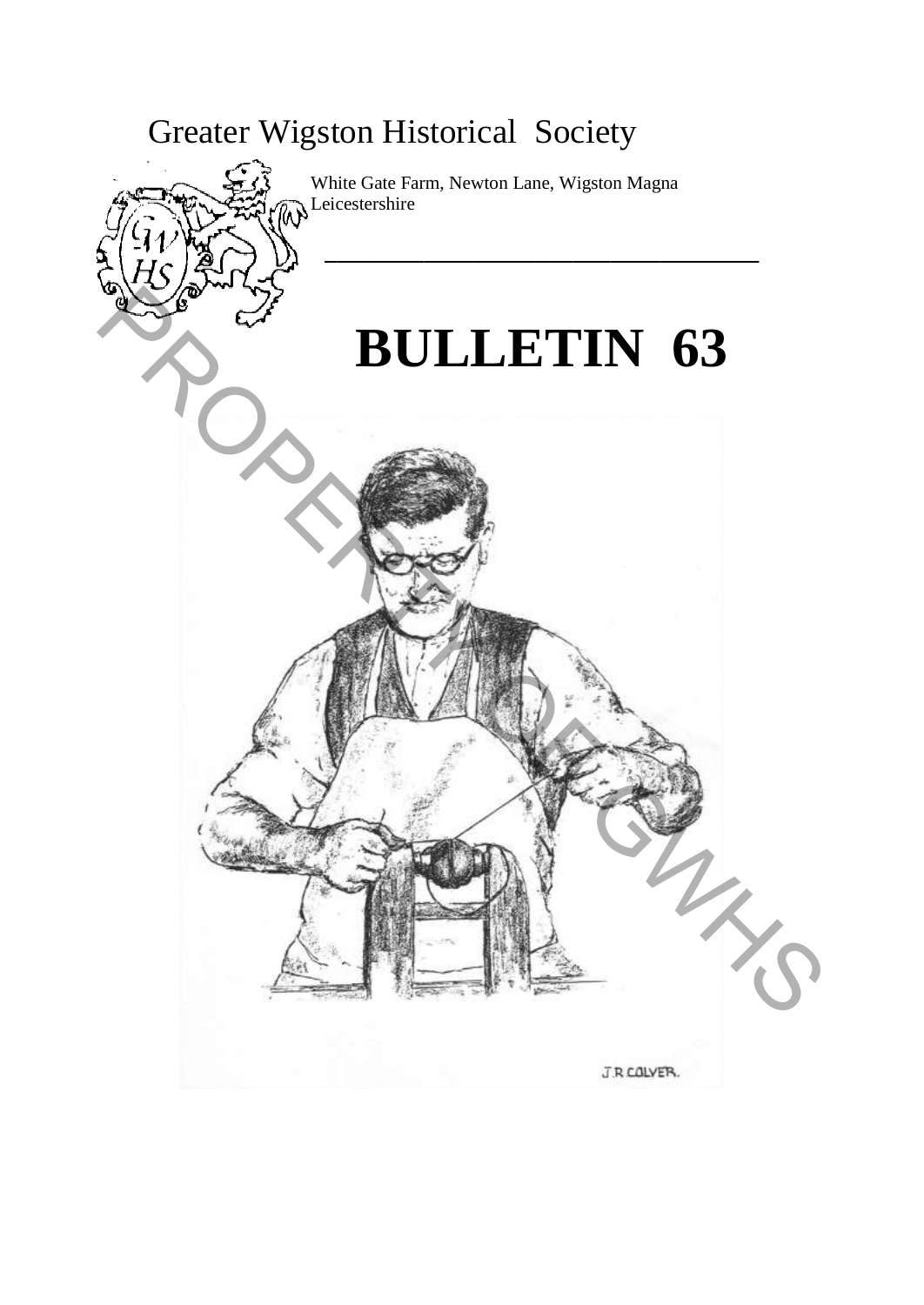## **PROGRAMME OF MEETINGS - JUNE 2002 TO FEBRUARY 2003**

## **Wednesday 19th June 2002**

Visit to Old Brewery Inn, Somerby, Nr. Melton Tour of Brewery & Buffet (included in price), drinks extra on the day Bus from Paddock Street 6.30p.m. Please notify the Secretary by 31st May to reserve a place.

## **Wednesday 21st August 2002**

Visit to All Saints' Church, Leicester - Rev. David Cawley Meet at Paddock Street 7.15p.m. to share transport.

## **Wednesday 18th September 2002**

Serving in the Womens' Land Army in WWII - Joan Poultney 7.30p.m. U.R. Church Boys' Brigade Rooms.

# **Wednesday 16th October 2002**

Origins of the Names of Villages around Wigston - Gareth King 7.30p.m. U.R. Church Boys' Brigade Rooms.

## **Wednesday 20th November 2002**

Recording the Heritage on your Doorstep - Carolyn Holmes of Leics. Museums Heritage Watch Project, Holly Hayes, Birstall 7.30p.m. U.R. Church Boys' Brigade Rooms. Wednesday 21st August 2002<br>
Visit to All Saints' Church, Leiesster- Rev. David Cawley<br>
Visit to All Saints' Church, Leiesster- Rev. David Cawley<br>
Need an Paddock Street 7.15p.m. to share transport.<br>
Prednesday 18th Septem

## **WednesdaylSth December 2002**

Christmas Social with supper, quizzes & raffle 7.30p.m. U.R. Church Boys' Brigade Rooms.

## **Wednesday 15th January 2003**

The Sinking of the John - Mick Rawle. The speaker's ancestor Captain Rawle was charged with manslaughter over this maritime disaster in 1855. Was he guilty? We hear the evidence and then decide. 7.30p.m. U.R. Church Boys' Brigade Rooms.

## **Wednesday 19th February 2003**

A.G.M. followed by members' contributions 7.30p.m. U.R. Church Boys' Brigade Rooms.

The Bulletin is published three times a year on 1st February, June and October. Articles etc. (which are always welcome) should be submitted to either of the Joint Editors three clear weeks before the publication date please.

\* \* \* \* \* \* \* \* \* \* \* \* \* \* \* \* \* \* \* \* \* \* \* \* \* \* \* \* \* \* \* \* \* \* \* \* \* \* \* \* \* \* \* \* \*

Joint Editors: Mrs. Chris Smart, 197 Queens Road, Leicester Mrs. Tricia Berry, 7 Wensleydale Road, Wigston.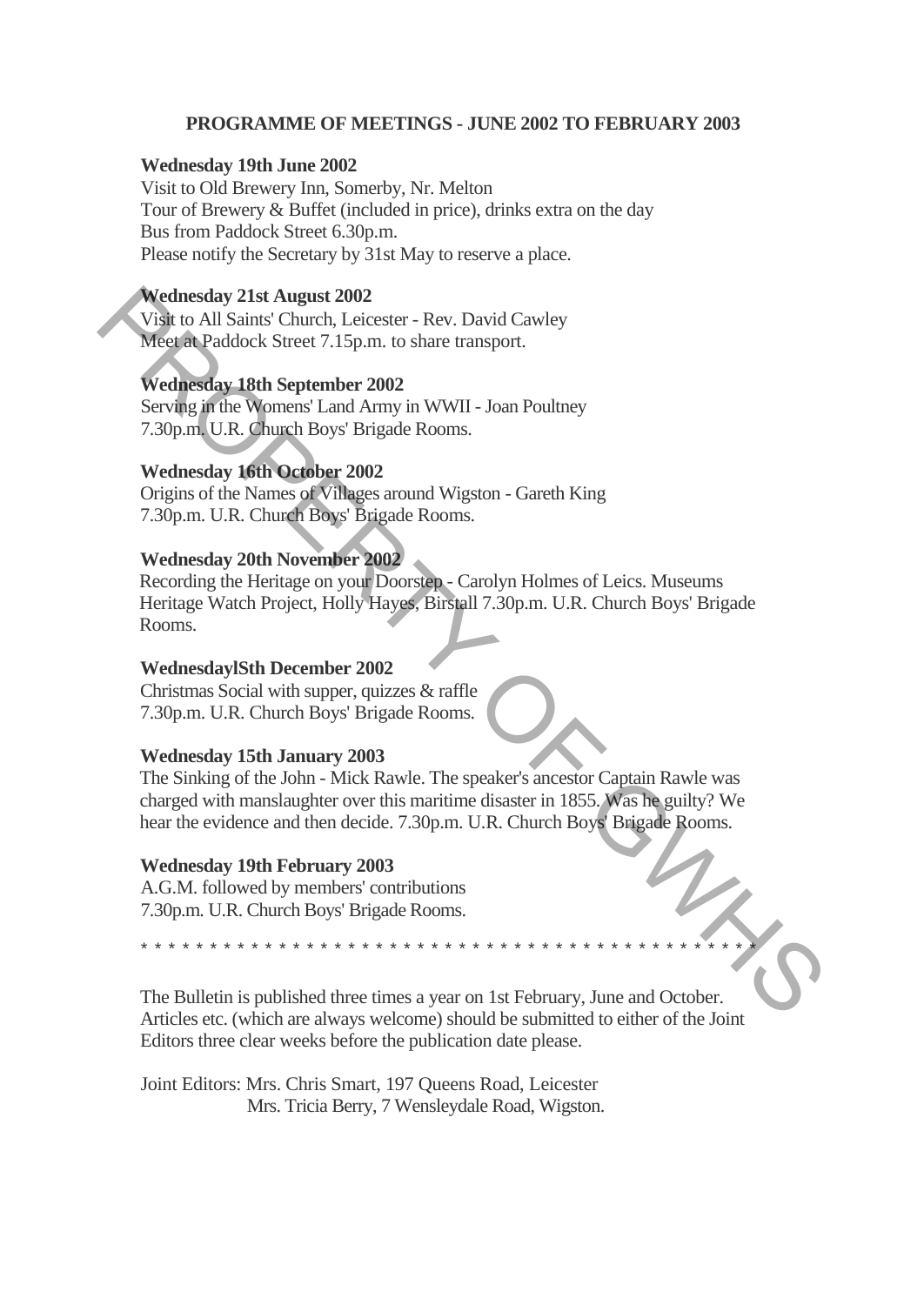## **FRONT COVER**

Jim Colver's drawing this time portrays a craftsman making cricket balls in the traditional way, as practised for the last 150 years. He has the ball firmly secured in a vice while he hand laces the seam.

\* \* \* \* \* \* \* \* \* \* \* \* \* \* \* \* \* \* \* \* \* \* \* \* \* \* \* \* \* \* \* \* \* \* \* \* \* \* \* \* \* \* \* \* \*

## **FEBRUARY MEETING**

On Wednesday the 20th of February 36 members of the Society met for our Annual General Meeting. There were no apologies.

1. The minutes of the last AGM and matters arising were read by Tricia and accepted as a true record.

2. Brian presented the treasurer's report. Two trips had made slight losses due to the coaches not being full. The subscriptions are to remain the same i.e. £7 full, £5 concession.

3. Edna presented the Chairman's report of the year's activities. She commented that it is the 21st year of the Society's existence as it was founded in 1980. Three outings had taken place during the year to Deene Park, Donnington-le-Heath and St. Margarets. 4. Stella reported a total membership of 85 and encouraged members to inform her of changes of address and telephone numbers.

5. All Officers were re-elected unopposed.

6. Victoria County History. Brian elaborated on a subscription scheme to raise money to employ a part-time researcher to add to the existing four volumes for Leicestershire. 7. AOB. Tony informed us the Southwell Workhouse (the subject of a previous meeting) is now open.

8. Colin gave a vote of thanks to the committee and bulletin workers for their work during the year.

Following the AGM Tony Lawrance gave us a talk on his home town which is Potter's Bar, 14 miles north of London. The Potter's Bar Historical society are very active and Tony has relied on their members for his information.

The talk was based on comparisons between Potter's Bar and Wigston, both have clay soil and both are on a railway line from London. The Potter's Bar railway line was built to move coal from the growing coal fields of Yorkshire to London. It is similar to Wigston in size. As in Wigston many of the old buildings have been removed and replaced by new. Potter's Bar has no major industry and there has not been a lot of new building whereas Wigston has.The Al used to go through the small town of South Mimms nearby and it was here that the people of Potter's Bar would have gone to church before their first church was built in 1835. At one time Potter's Bar was very busy place because of the Great North Road, but over the years shops have closed and large supermarkets have taken their place. **FERRUARY MEETING**<br>
On Weitnesday the 20th of February 36 members of the Society met for our Annual Gronto Meeting: There were no apologies.<br>
The minimage of the last AGM and matters arising were read by Tricia and accept

In 1916 Potter's Bar was attacked by Zeppelins and the L31 Zeppelin was shot down over the town and crashed on an oak tree in the grounds of Oakmere House which was the home of the local landowners. The Vicar at South Mimms refused to bury the victims so the Vicar at Potter's Bar agreed to bury them but in unconsecrated ground. People went souvenir hunting for debris after the crash and Tony's grandfather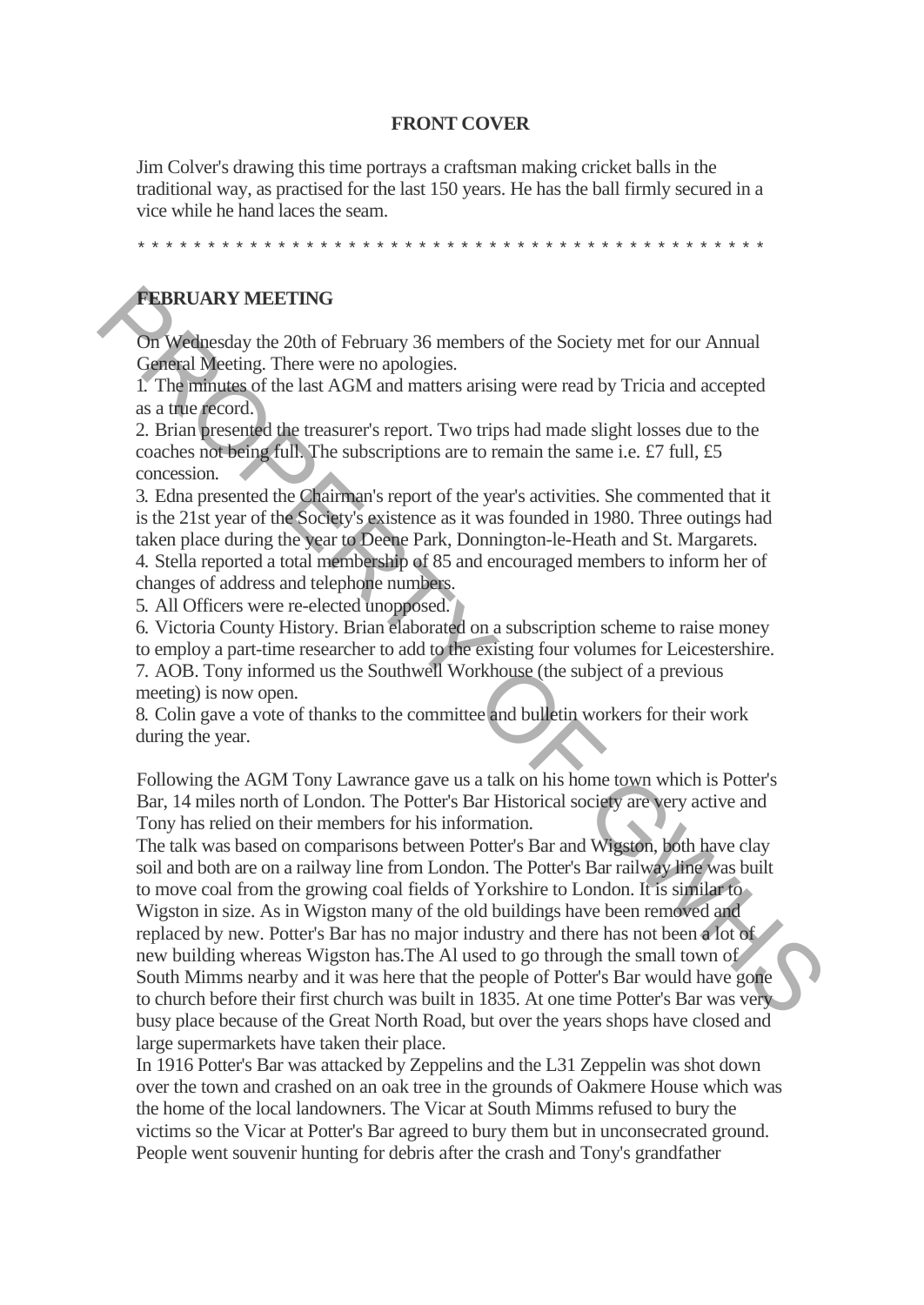managed to collect some and later had them framed.Cinemas also produced some interesting parallels. The one in Potter's Bar had 1500 seats with 400 in the balcony, no doubles though unlike Wigston. The Ritz in Potter's Bar went through various sets of owners and managers, with a variety of programmes and prices. It was eventually taken over by Tescos.Unfortunately lack of time meant that the talk was concluded before it was properly finished. Tony was thanked for this absorbing talk and the evening ended at about 9 p.m.

## **MARCH MEETING**

For this month members gathered for a most interesting talk by Peter Clowes on the Welford Road, that part of the A5199 (formerly A50) which starts in Leicester and continues to just over the county boundary at Welford, hence the name. The accompanying slides were a mixture of his own and some taken a number of years ago by {Catherine Taylor (Edna's daughter).

The road dates from the earliest times and is but the local section of a route which stretches from Merseyside to Northampton where it then merges with the Market Harborough road to become the A508 and passes south to meet the A5 and so to London. It was once the main route to the capital and this must have made Wigston a widely known place and its inns host to many travellers. In particular the Bull's Head and the Bell Inn, when situated in Bell Street, were known to play a major part. Later on the present A6 through Oadby and Market Harborough became the preferred way, but Welford Road was still important enough to be upgraded to a turnpike road in 1764. **MARCH MEETING**<br>
To this month members gathered for a most interesting talk by Peter Clowes on the<br>
Welford Ryad, that part of the A5199 (formerly A50) which starts in Leieester and<br>
whething Ryad, that part of the A5199

The old road would have linked the villages along its route, but increased traffic led to congestion and inconvenience and so most were bypassed. Wigston, Husbands Bosworth and Welford itself being notable exceptions. The road originally started from Southfields and so our slides took in Oxford Street, the Magazine, Newarke Houses and the Chantry House, the old colleges of Art & Technology, the Infirmary and Prison before moving on to the Granby Halls, an old weighbridge nearby, the cemetery, Freemen's cottages, Domestic Science College, gatehouse to Knighton Fields House (opposite Chapel Lane), Washbrook and a medieval cottage near Knighton church, before arriving at Wigston.

Here we saw Horlocks house and nursery which Mr. Horlock, who was welcomed as a guest for the evening, told us his family purchased in 1912. It is now the site of the Stage Motel. We moved on to the Grange, long the home of the Burgess family, Bell Street, the Bank (where a tree was planted to celebrate Queen Victoria's Jubilee), St. Wistans Church, the old Quaker House, Windmill Cottage (once the site of a windmill), and Woodward's farm where Sir Oswald Moseley is said to have buried a revolver in a ditch by a hovel. Past the 100 acre Foston Big Close, the 10th Century Foston Church, Kilby, Arnesby with its windmill and associations with Rev. Robert Hall. The yeoman house at Shearsby, ruins at Knaptoft, the John and Jane Ball hill up to Husbands Bosworth, Naseby battlefield and so into Welford. This village has some impressive old buildings notably the Wharf Inn and the former Talbot Inn, now a private house, which has a priest hole and old ostlery at the rear still surviving.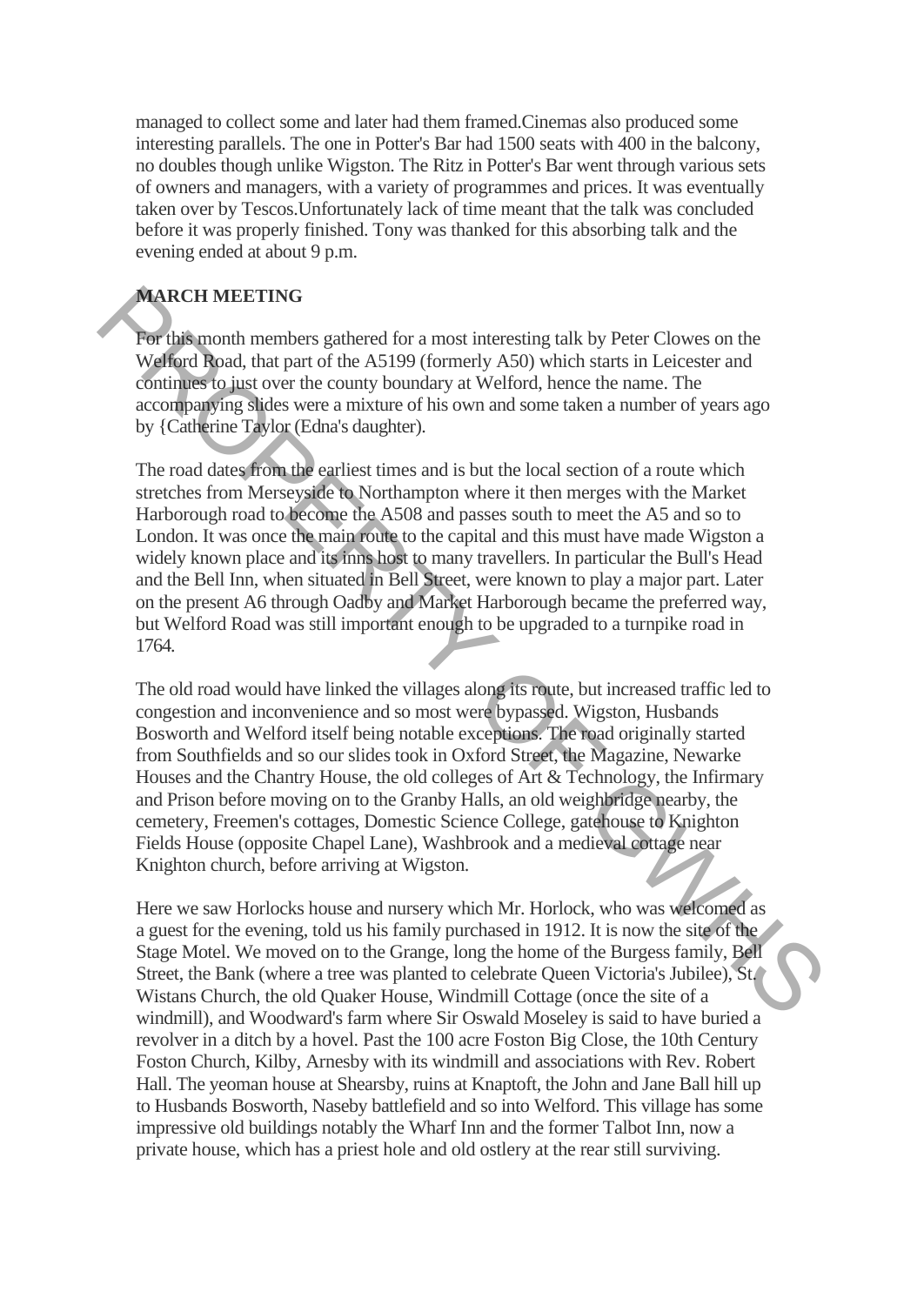With Peter and Edna's extensive knowledge of this route and various contributions from members much of great interest was covered. A very successful DIY evening for which Peter was warmly thanked.

## **APRIL MEETING**

On the 17th April approximately 40 members met to hear Malcolm Hornsby speak on the History of the Co-operative Movement. The talk was to describe the development of the movement both nationally and locally in Wigston and nearby villages. The Cooperative movement in Wigston was initiated on the 9th of September 1867 when a meeting was held on the recreation ground on the corner of Welford Road. Sufficient interest was generated at this meeting to create a Wigston Co-op. From the dozen or so interested parties 3 or 4 were chosen as a delegation to go to the Leicester Co-op, which had been running for 7 years. Fleckney and Great Glen were also chosen to give advice on setting up a Co-operative store even though they had only 12 years experience between them.

Only very recently had the framework knitters had enough money to invest in a small venture. In the 1860s Leicester and Wigston, in general, were very poor areas resulting from the Enclosure. This was to the extent that a Parliamentary Commission was set up to inquire into poverty in the area. The poverty, in part, was to do with a change of method in the manufacture of hosiery. Cut and sew methods had replaced fully fashioned with the resulting loss of skill base. Consequently the wages and conditions of employment were reduced after the 1820s. Because of the methods of payment families very often had to borrow from their employer and sometimes were paid in essential foodstuffs. Therefore the employer had a monopoly of supply of groceries and the employer as a result could control the workers. After the 1850s hosiery ceased to be the only industry in the area as there was some migration of the boot and shoe industry from Northamptonshire which had also been a home based industry prior to mechanisation. The movement both nationally and locally in Wisston and nearly villages. The Co-<br>organity emovement in Wigston was initiated on the Other September 1867 when a<br>meeting was held on the recention ground on the comer of Welf

Village friendly or benefit societies developed at the same time as the Co-operative movement. People needed the societies to help them during lean times. Many people saved and deposited money into the society and when members fell ill the society or club supported them. They were the first organisations for working people that were run by themselves and who made their own rules.

So based on these experiences the 12 interested parties formed a Co-operative Society and in the first four months they collectively saved £20. On the 4th of January 1868 they opened in Leicester Road. Often the first shops were opened in the front rooms of member's houses so there were no lease problems. First they only had limited opening hours as members ran the shops and only sold to members. But as time went by the early ventures became businesses with the associated responsibilities of being employers themselves.

Additional skills were required by the committee members such as butchery and knowledge of staples such as tea, tobacco and butter. As people became better off financially they ate better and as a result became healthier.One of the most important aspects of belonging to a Co-operative Society was the dividend or 'Diwie', I'm sure most people can remember their family's Co-op number (mine was 14467, ed.). The society was run for women but not by women. It was the woman who managed the home finances and collected the 'Diwie', and some women managed to save considerable sums.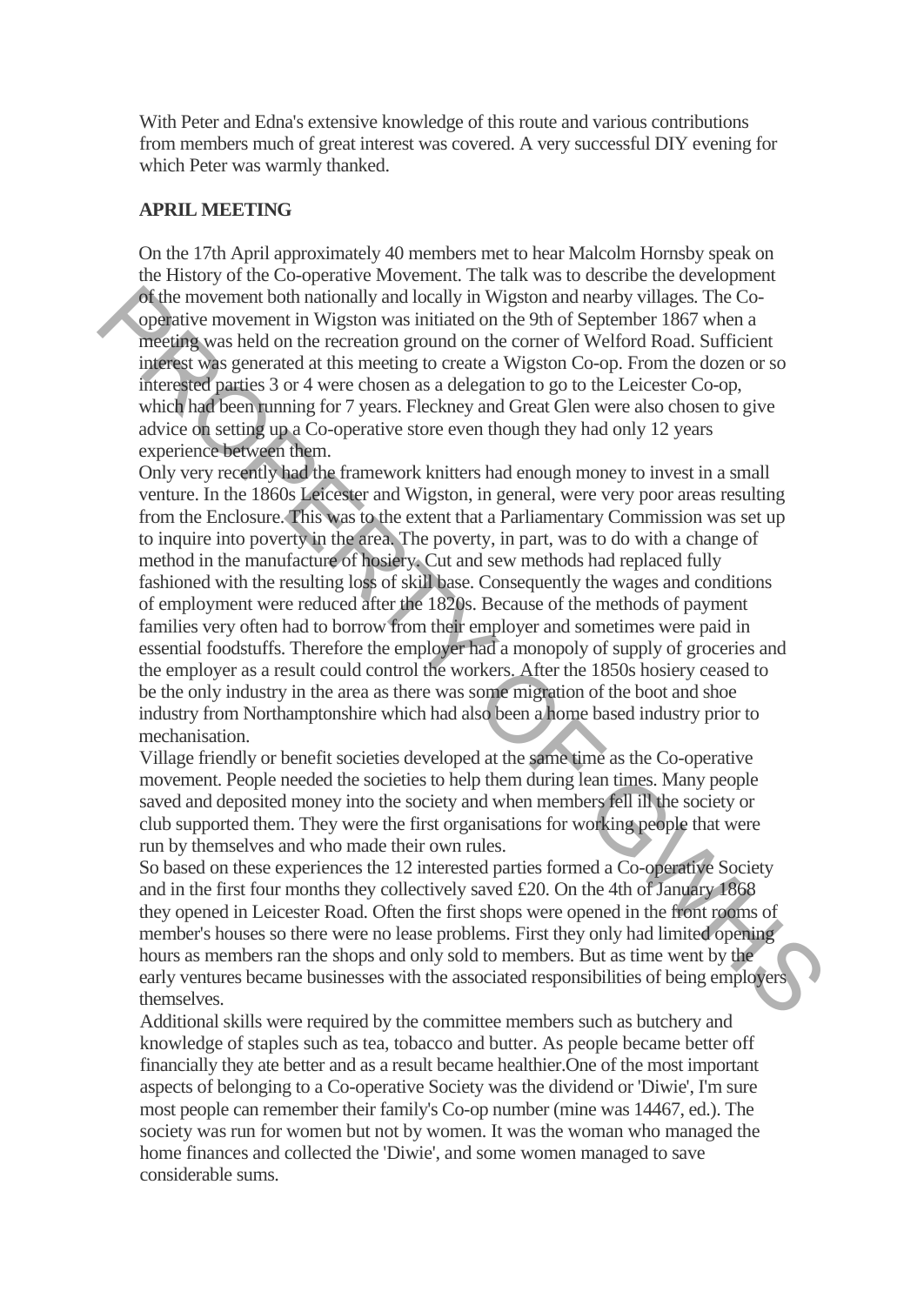The Co-op, set out to become a universal provider. They were often responsible for workers education and in some areas bought houses and rented them to their members.Their objectives were threefold, to provide decent quality goods at competitive prices, to give people the possibility of saving, to give people the chance of a decent place to live.

They enabled the third objective to be accomplished in three ways either by being a landlord, or by lending money to members, or by enabling people to create their own housing co-operatives, such as the Humberstone Garden suburb built by the Anchor Boot & Shoe Factory workers. Equity Shoes another boot and shoe company was a successful co-operative.

So in conclusion, the Co-operative movement was characteristic of Victorian times as a way for people to fulfil their own economic needs. It is a form of business organisation created by members, the members are the owners using their own money so the capital is their own. The profit is dispersed to the members as a dividend. It is a form of enterprise which offers an alternative to state or capitalist economy. Unfortunately the evening had to close as time was running out before Malcolm had finished the slides or talk. He was sincerely thanked for an informative and well researched talk and we hope he can return to finish it on another occasion.

# **MAY MEETING**

In May the society travelled by coach to H.M. Prison Museum at Newbold Revel, Nr. Rugby. This is housed in the converted stable block of an old mansion which now serves as a training establishment for prison officers. The Museum, which is the main one for the whole country, came about in 1978 when to mark the centenary of the Prison Department an exhibition was put on at the Training Officers College, at Leyhill, Nr. Bristol. It consisted of the private collection of items of historical interest relating to prisons and punishment collected over many years by Col. James Haywood. It is said the Queen suggested the exhibits warranted a permanent dispay and a museum based on this collection was opened at Leyhill in 1982. When the college was closed in 1986 and a new site established at Newbold Revel the museum moved to its present location. **Pool** & Shoc Enctory workers. Equity Shocs another boot and shoc company was a<br>success-still co-operative.<br>Some procedure movement was characteristic of Victorian times as<br>a week for propine to fulfil their own comonic n

It was a rather sombre subject for a warm spring evening but very interesting neverthe-less. Our guide gave a detailed account of punishment through the ages which was based on the four themes of fine, mutilation, humiliation and execution. Later transportation was added. Early prisons were often owned by the church or private individuals who ran them for profit. It was Robert Peel, as Home Secretary, in 1822 who got acts passed requiring gaolers to be paid instead of making their living by selling favours to the inmates, sufficient sanitary accommodation to be provided, and men and women to be housed separately. In 1878 the Prison Service was founded and charged to public funds. In 1900 the Borstal! system was introduced so young offenders aged 16-21 were kept in separate establishments. In 1860s public executions were stopped mainly due to injuries among the vast crowds who attended. 1965 saw the end of the death penalty.

We saw many exhibits such as hand-sewn mail bags, carved items from bone and an embroidery worked by a female inmate with her own hair. There were stocks, cranks, shackles, treadmills and the last gibbet irons used in England and made for James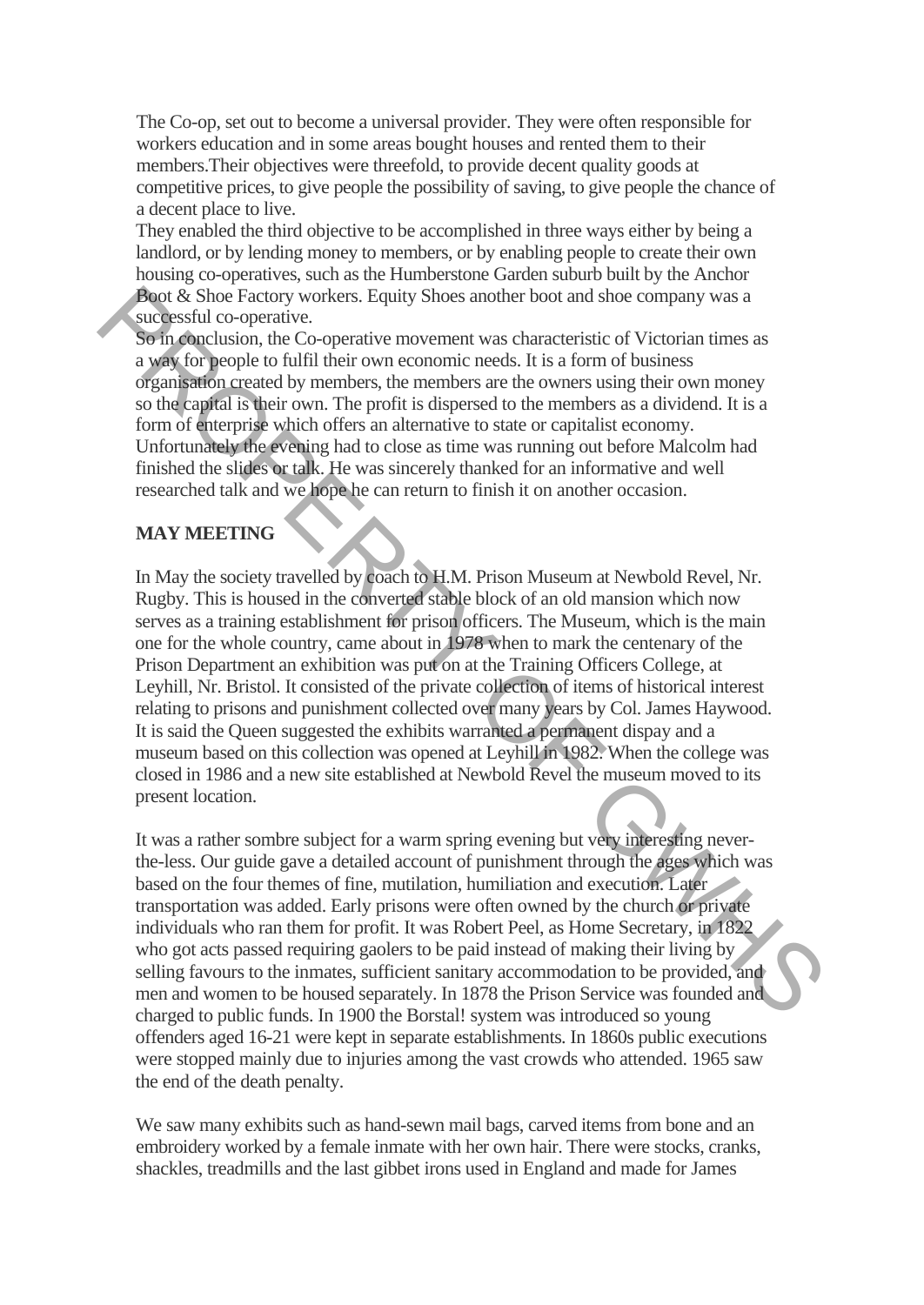Cook whose body was displayed following his execution at Leicester in 1832, a flogging block from Newgate, door from the cell once occupied by Oscar Wilde and a balastrade from Strangeways removed following the riots in 1990.

We were guided round the building by the familiar broad arrowhead symbol used on prison outfits from 1850-1921. Originally used in battle by King Henry no one knows how or why it was adopted for prison use.

# **GREATER WIGSTON HISTORICAL SOCIETY**

## **Receipts and Payments for the year ending 31st December 2001**

#### **Receipts**

# **Payments**

| photographed with slow exposure cameras for the 'mug' shot records. |         | This was intended to prevent male prisoners from moving about when being                  |         |
|---------------------------------------------------------------------|---------|-------------------------------------------------------------------------------------------|---------|
|                                                                     |         | Following a refreshing drink in their cafe/bar, thankfully no one was detained, so we all |         |
| arrived safely back in Wigston for approx. 10.15p.m!                |         |                                                                                           |         |
|                                                                     |         |                                                                                           |         |
|                                                                     |         | <b>GREATER WIGSTON HISTORICAL SOCIETY</b>                                                 |         |
|                                                                     |         | Receipts and Payments for the year ending 31st December 2001                              |         |
| <b>Receipts</b>                                                     |         | <b>Payments</b>                                                                           |         |
| Opening Balances as at 1/1/01                                       |         | <b>Lecture Fees</b>                                                                       | 135.00  |
| Cash in Hand                                                        | 4.83    | Donations:                                                                                |         |
| Current A/c                                                         | 177.87  | War Memorial                                                                              | 25.00   |
| Deposit A/c<br>732.68                                               | 915.38  | O & W BPT (FWK Museum)                                                                    | 50.00   |
| Subscriptions                                                       | 451.00  | St. Margaret's Church                                                                     | 40.00   |
| Donations                                                           | 5.00    | <b>Bulletins</b>                                                                          | 85.70   |
| Collections                                                         | 97.63   | Room Hire                                                                                 | 112.00  |
| Visits:                                                             |         | <b>Secretarial Expenses</b>                                                               | 63.90   |
| Deene Parke                                                         | 276.00  | Visits:                                                                                   |         |
| Donington Manor House                                               | 264.00  | Deene Park                                                                                | 316.00  |
| Party                                                               | 258.50  | <b>Donington Manor House</b>                                                              | 280.00  |
| Raffle                                                              | 62.70   | Party                                                                                     | 307.24  |
| <b>Bank Interest</b>                                                | 24.89   | Closing Balances as at 31/12/01                                                           |         |
|                                                                     |         | Cash in Hand<br>4.83                                                                      |         |
|                                                                     |         | 178.40<br>Current $A/c$                                                                   |         |
|                                                                     |         | Deposit A/c<br>757.03                                                                     | 940.26  |
|                                                                     | 2355.10 |                                                                                           | 2355.10 |

## **TOM AGAR'S LETTER**

Due to pressure of space we are holding back the second instalment of Tom's letter from America until the next Bulletin.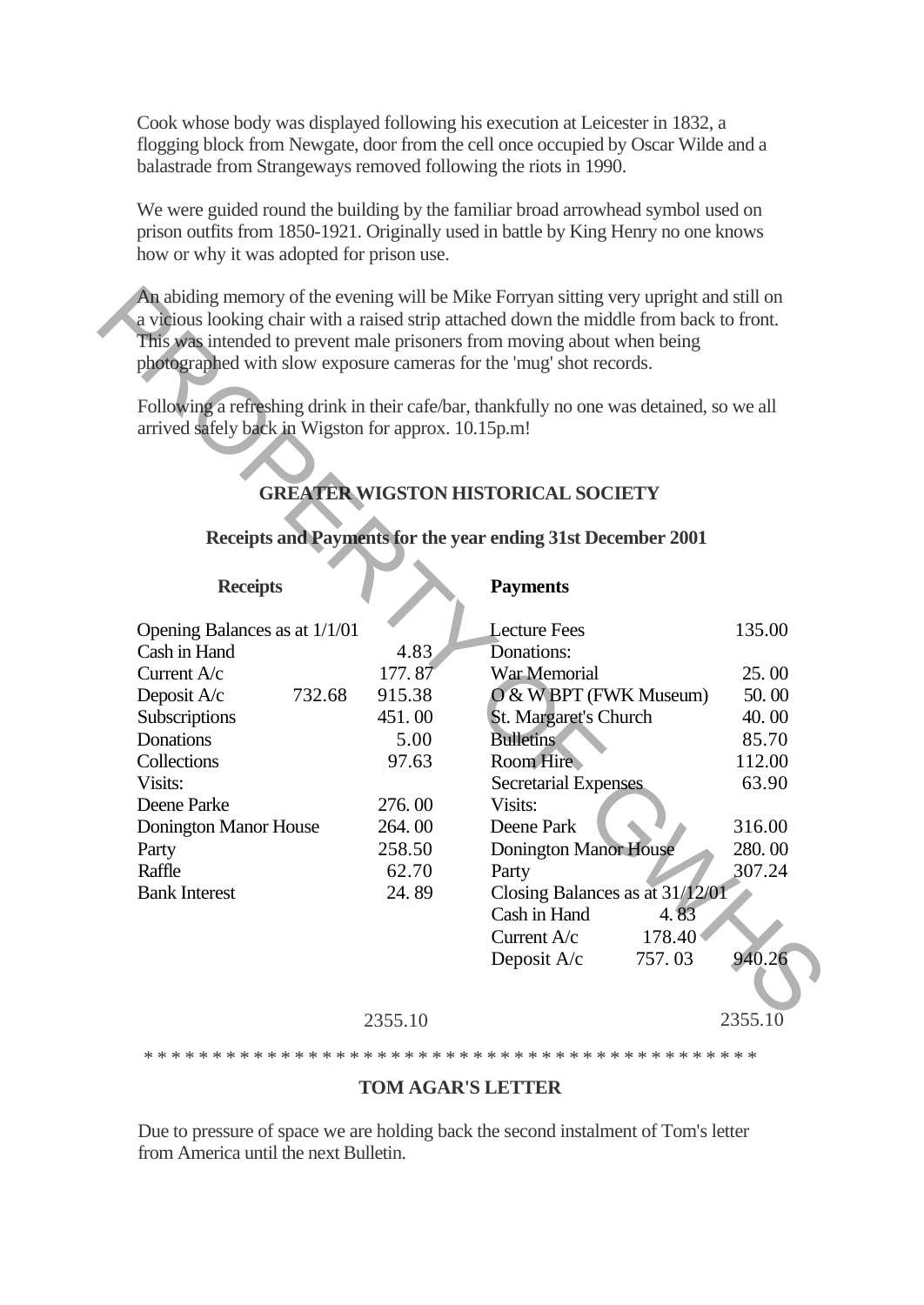## **PETER MASTIN'S RAILWAY BOOK**

Members who belonged to the Society in 1997 will almost certainly remember the late Peter Mastin whose very sudden death caused such shock and distress. At the time Peter had nearly finished writing a book on the history of Wigston's Railways. It would be very desirable if this could be completed and published for the benefit of all who are interested - either from a local history or a railway history point of view, and as a tribute to Peter and all the hard work he had put into this project. However nothing has no far been done about this because it is believed Peter was actually working jointly with someone else, but sadly no one knows who. His Uncle and Aunt, Alan and Brenda Kind, are trying to establish who this might be but with almost nothing to go on it is no easy task. Does anyone is our Society have any knowledge about this? Did he ever discuss his book with anyone?

He had asked Edna Taylor to write a forward for the book and this was featured in Bulletin 62 under the title 'Just in Time'. To assist with the task he had given her a copy of the first few pages which we reproduce here to give a flavour of what it is like. The editors acknowledge with thanks the permission of Alan and Brenda Kind and also Peter's friend Shirley Stuart (who possess draft copies) to the reproduction of this piece.

# CHAPTER I

Wigston's association with railways began towards the end of 1837 when construction gangs commenced carving out the route of the Midland Counties Railway from Leicester to Rugby. The line entered the parish in a deep cutting, bridged by the road from Wigston to Aylestone. Heading almost due south, it crossed the open fields to the west of the village before reaching the road to Blaby, which it crossed on the level. Gradually rising above the surrounding fields now on an embankment, the spoil for which almost certainly came from the cutting less than a mile to the north, the line bridged the Countesthorpe road near the old windmill and then a few yards further on the Leicestershire and Northamptonshire Union Canel and the River Sence. These two water-courses were spanned by substantial timber viaducts, separated by a short embankment. Still high above the surrounding fields the track-bed left the boundaries of Wigston, cutting its swathe through Countesthorpe and on to Rugby. To far been done about this because it is believed Pete was actually worting jointly<br>or this someone else, but sadly no one knows who. His Uncle and Autu, Alan and Brenda<br>Kind, the trying to establish who this might be but

For over two years the men toiled, slowly creating an almost level path for steel rails. No doubt the works were critically observed by the residents of the nearby village, for this indeed was a sign of changing times. Perhaps there were even some local men recruited to swell the work force, for there were no mechanical aids to assist construction in those days. Muscle and horse power achieved the task, as it had done with the building of the canals over the previous fifty years. These were the men known as 'navvies' derived from the term 'navigators'. They were often a rough and lawless band, who worked hard and played hard. In years to come as the railway network spread to almost every corner of the kingdom, communities would fear the coming of these work-gangs and breathe sighs of relief when their task was done and they moved on. But before 1840 railways were still few and far between, and Wigston was probably little affected by the passing of the railway builders.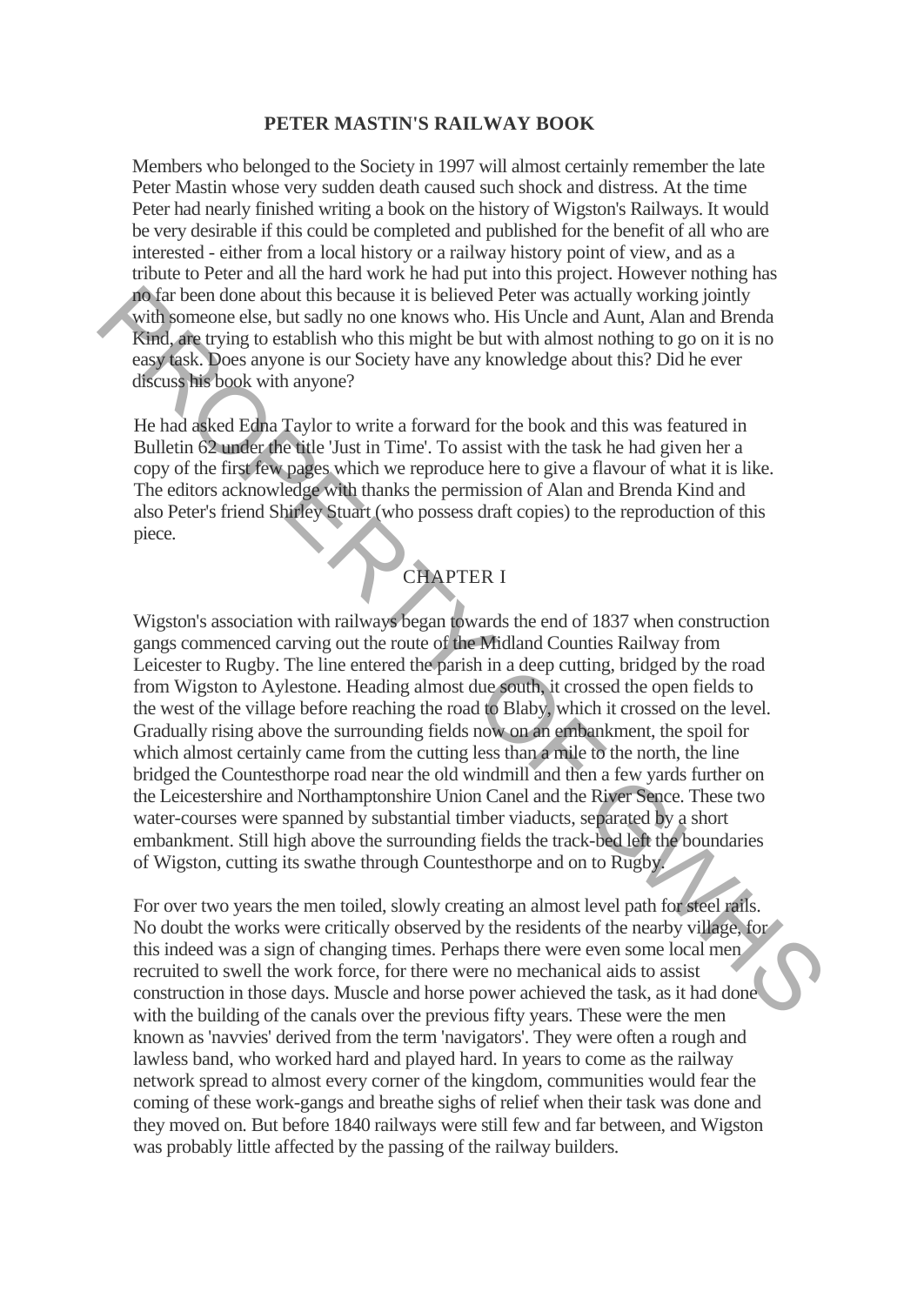By the summer of 1840 the work was complete. The Midland Counties Railway had achieved its goal, Unking the towns of Derby and Nottingham with Leicester and on to Rugby, where a junction was made with the London and Birmingham Railway, completed in 1837.

The Midland Counties Railway had its genesis in a meeting of Nottinghamshire coal owners in August 1832. Concerned by the recent completion of the Leicester and Swannington Railway and the subsequent loss of their lucrative coal market in Leicester, they sought ways of expanding their market while at the same time cutting out the more expensive transport of coal by canal. Initially they proposed a line of railway from the pits in the Erewash valley to Derby and on to Leicester. Subscriptions were called for, and money soon began to come in rapidly. However, powerful interests in Manchester and Liverpool, as well as subscribing much of the capital, began to press for the proposed railway to carry on past Leicester and on to Rugby, where it would join the forthcoming London and Birmingham Railway and give access to the huge London market. For several years negotiations went on, until the Act of Parliament to build the railway was finally passed in June 1836. In the event, the original Erewash Valley line was omitted from the Act, and a line from Derby to Nottingham with a junction at Long Eaton to Leicester and Rugby was planned. Construction of the whole line was under way by the end of 1837, and the first section from Derby to Nottingham was opened for traffic on 4 June 1839. The line from Trent Junction (Long Eaton) through Loughborough to Leicester opened on 5 May 1840, and the final section from Leicester through Wigston to Rugby on 30 June 1840, with public opening the following day. Level est. they sought ways of expanding their market while at the same time culting<br>the more expensive transport of coal by canal. Initially they proposed a line of<br>
radikway from the pits in the Erewahl valley to Derby

At the time of the opening of the section between Leicester and Rugby there were only three intermediate stations - Wigston, Broughton and Ullesthorpe. A station at Countesthorpe was opened shortly afterwards. Wigston station was situated where the line crossed the Blaby road, with a substantial single storey building on the western side of the tracks, adjacent to the roadway. This building was both the station master's house and the station office and waiting room. The accompanying diagram is based on the original drawings, which are still in existence. Although heavily rebuilt in later years, a part of the original building survived until the station's demise.

It is an interesting exercise today, more than one hundred and fifty years later, to speculate on the impact that the coming of the railway had on the inhabitants of the village a mile away. Wigston at that time was a village of just over two thousand souls, a population which had increased by only one hundred in the previous twenty years. Almost all of these people lived either within or adjacent to the four principal streets which formed a square, with the two parish churches at diagonally opposite corners. The times were not prosperous ones for most residents. The enclosures of the eighteenth century had turned the village's economy from a rural to an industrial one. The principal trades at this time were framework knitting and footwear manufacture. Small workshops and factories had sprung up here and there, although much of the frame-knitting was done at home on rented machinery. To eke out a living meant long hours at low rates of pay. A number of the residents were not native to Wigston but had come to the village in the hope of employment; the demand for jobs exceeded the work available, leading to high unemployment and many families dependent on the parish's Poor Rates. To some extent Wigston was a microcosm of the whole country

at a time of transition from a rural based economy to one based on the new manufacturing industries. The new and rapidly expanding railway system would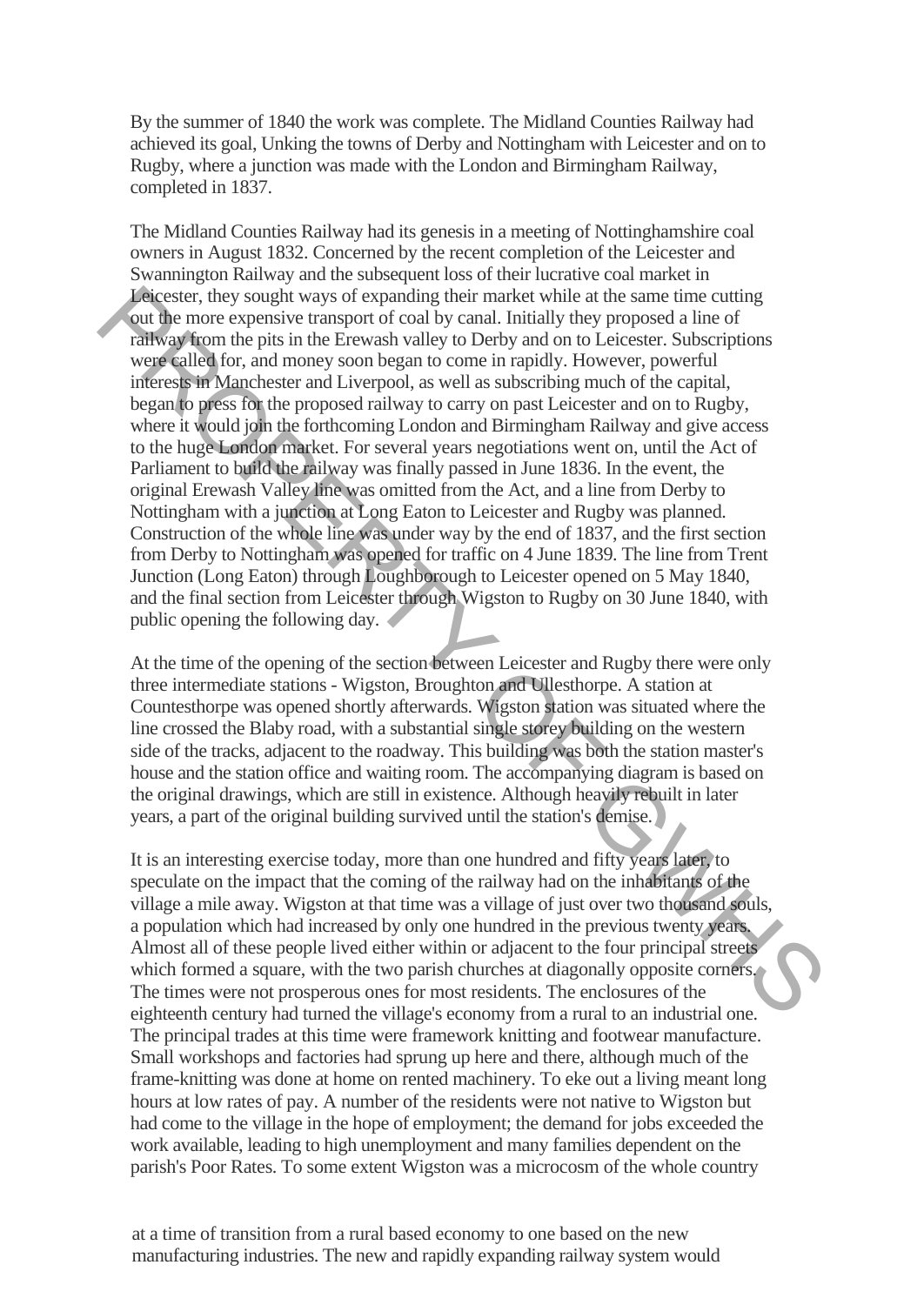eventually play a major part in this transition by providing cheap and quick transport for both the raw materials and the finished goods. But in 1840 the benefits were still in the future for most places, and Wigston was no exception.

However, the appearance of the trains must surely have had a profound effect on people who had previously known only horse-drawn carts and the occasional stage coach. No doubt in the first few weeks of the line's opening practically the whole population would have walked along the road to the station, there to gaze in awe at this wonderful new vehicle. To our modern eyes the first locomotives and the rolling stock look primitive indeed; yet to the people of Wigston at that time, most of whom had probably never travelled more than a few miles away in their entire life, the iron steed wreathed in smoke and steam must have seemed the last word in sophisticated travel. Of course, some would have seen these early trains before, perhaps at Leicester's West Bridge station which had been in use by the Leicester and Swannington Railway since 1832. Yet for most of the population the sight would have been an entirely new experience, and a precursor of the changing face of England.

The entire locomotive stock of the Midland Counties Railway consisted of engines of the Bury type, named after the design of Edward Bury and manufactured by the Bury company and six other makers. Most had only four wheels, a few six. These were times of experimentation, in design, materials and methods of operation. Breakdowns and mishaps were frequent, and serious accidents only avoided by the relatively low speeds and light weight of these early trains. Nevertheless the railway was now running, and it is recorded that over 7,500 passengers travelled on the Leicester to Rugby line in its first week of operation. Many of these would have been residents of Wigston enjoying the novelty of a trip to Leicester for the day, or perhaps for a few a journey to London.

At the time of the line's opening there were six passenger trains in each direction daily between Rugby and Derby. Three each of these did not stop at the smaller stations such as Wigston, so services to and from the village were sparse indeed. No details have yet been unearthed of goods traffic, nor whether any sidings were installed at Wigston for the loading and unloading of freight. It is fairly certain that some facilities would have been provided, and would have contributed to the lowering of the prices of some commodities, especially coal. General freight and coal would certainly have rumbled southwards through the station on its way to London. Not perhaps for the first seven weeks of the line's existence, for at the time of opening the viaduct over the Avon at Rugby was still incomplete, and passengers disembarked on the north side of the viaduct and made their way by other means to the London and Birmingham Railway Station. By the end of August the work was complete, and a double line of rails stretched from Wigston to London. **F** is wonderful new vehicle. To our modem eyes the first locomotives and the rolling<br>tices of colonic probably never travelled more than a few miles away in their emire life, the iron<br>state of websity are travelled more

Although the first section of the railway between Derby and Nottingham had been laid on stone blocks, from Trent Junction to Rugby the iron rails weighing 771bs to the yard were fixed to kyanized larch sleepers. Over this track ran three classes of passenger coach, and various simple types of goods wagon. All were four wheeled vehicles. The First Class coaches were virtually stage coach bodies on railway wagons,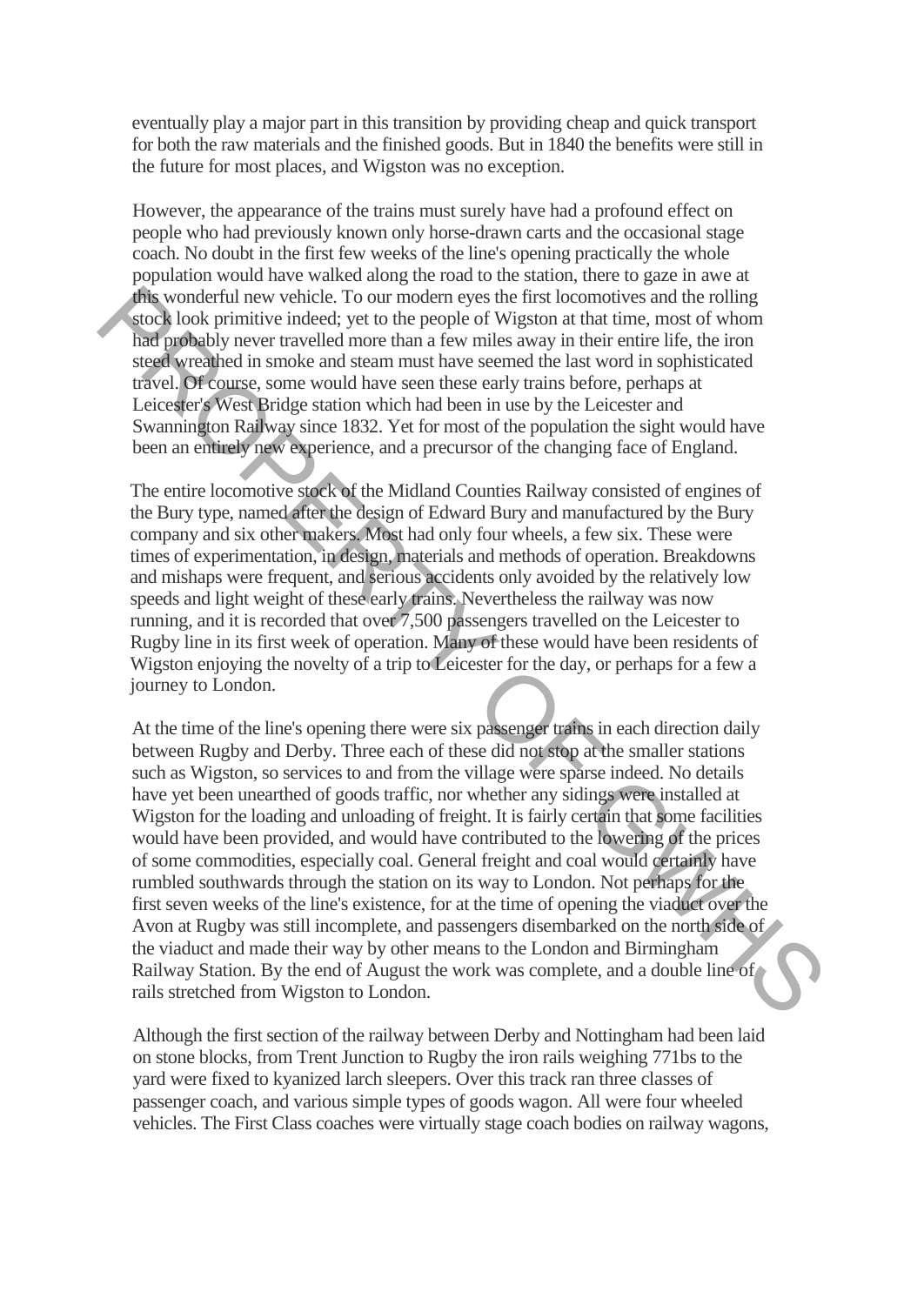with their passengers on plush upholstery and protected from the elements (although no form of heating was provided). Second Class gave carriages with waist high sides and a roof, but no windows. For the wretched passengers forced to travel Third Class there were open coaches without even seats. Fares were far higher in relative terms than they are today. For example, between Nottingham and Derby the fare was 3s.6d (17.5p) in First Class, 2s. in Second and Is. in Third. At a time when the average weekly wage of a manual worker would have been about 25s. even the Third Class fare represented 4% of his pay. Today's equivalent is approximately 1%. No details of fares from Wigston are known to the writer, but a return ticket to Leicester even in Third Class would probably have cost at least four old pence. Nevertheless, it became viable now for Wigston folk to travel to work in Leicester each day, and of course vice-versa.

The coming of this first railway to Wigston did not significantly add to the employment opportunities of the village. In the 1841 census six men of the village were listed as railwaymen. Four were labourers, one was a platelayer and one combined the jobs of station master, clerk, safety officer and policeman (in those days the only form of signalman). This last would, of course be the resident of the station house. For the next four years the railway settled down to a prosperous existence. In its first year the railway company paid a dividend of 4% on its ordinary shares, and traffic passing through Wigston was increasing steadily. The line formed a part of the shortest route between London and the industrial centres of the East Midlands and Yorkshire. Several interesting events marked these early years. At about mid-day on 24 November 1840 a part of the viaduct over the canal at Wigston collapsed. While a temporary replacement was erected, passengers detrained on one side of the gap and made their way on foot down steps cut into the embankment, over the adjacent road bridge and up more steps to another train waiting on the far side of the breach. It is believed that an omnibus was also made available to convey luggage and perhaps more affluent passengers. The temporary replacement bridge was opened on 10 December, and a permanent structure after the winter. This, too, fell some years later. Meanwhile the unwelcome break of journey for the luckless passengers doubtless provided an interesting spectacle for local inhabitants as well as the residents of Crow Mill, situated opposite the scene of the mishap. Full Class would probably have cost at least four old pence. Nevertheless, it became<br>viable now for Wigston folk to travel to work in Leicester each day, and of course<br>viable now for Wigston folk to travel to work in Leic

Although not directly involving Wigston, an event on 5 July 1841 was of some significance to railways in particular and all forms of travel in general. On this day a cabinet-maker and lay-preacher from Market Harborough named Thomas Cook chartered a train from Leicester to Loughborough and back. This was to enable 570 people to attend a temperance meeting, and they were conveyed in nine Third class carriages at a fare of Is. per head. At Loughborough a band led the procession into a park where refreshments were provided by Cook. After the meeting, games and dancing, the return excursion was met by a large crowd in Leicester. Perhaps there were Wigston folk among these first excursionists. The success of this first trip led to the formation of the now world-wide travel organisation bearing Thomas Cook's name, as well as alerting the railway companies to the potential of specail outings.

Another occasion of note was the passage of Queen Victoria and Prince Albert through Wigston in early December 1843. The royal couple had been staying at Belvoir Castle, and had joined the royal train at Leicester to travel to Watford where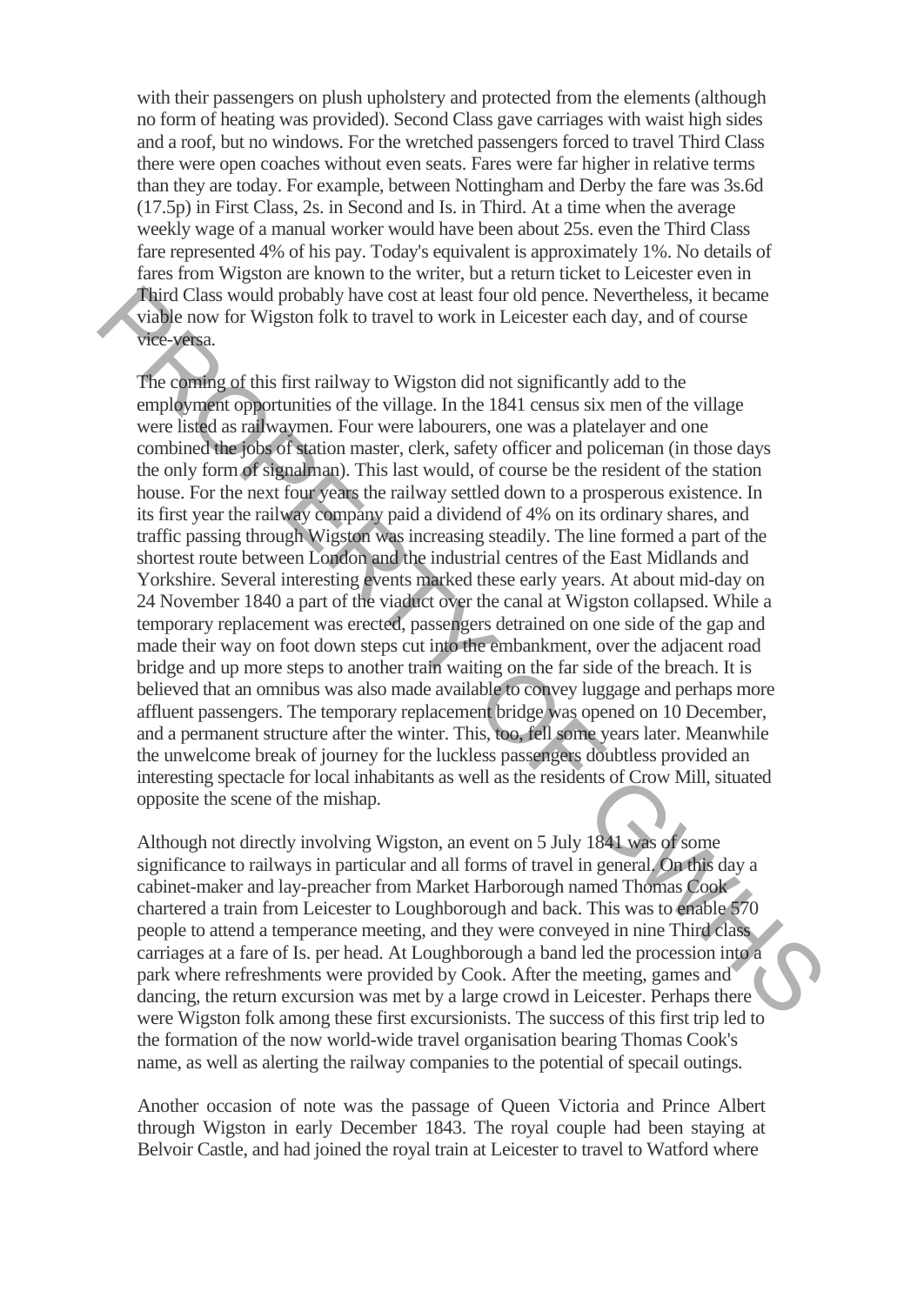the royal coach was waiting to convey them to Windsor. As was usual at this time, a pilot engine preceded the royal train at a distance of a mile, and surely many residents of the village made their way to the lineside to wave and cheer as their monarch passed by.

#### CHAPTER II

By an Act of Parliament of 10 May 1844 the Midland Counties Railway was amalgamated with the Birmingham and Derby Junction Railway and the North Midland Railway to form the Midland Railway. This new company was to have far reaching effects on the future of Wigston, as well as growing to become one of the principal railways of Britain. For the first few years of its existence, however, there were few changes to the railway at Wigston. These were years of expansion to the north, especially York where the line met the route to Newcastle and Edinburgh. Wigston now lay on the only railway route from London to Scotland and witnessed a growing traffic in both passengers and goods. As well as different types of locomotives from the other two constituents of the new company, larger and improved new designs began to appear. The main lines of the three railways had all met at Derby, and as well as a fine new station in that town, a site nearby was also selected as a suitable place for the building of the new railway's locomotive, carriage and wagon works. For a few years the company suffered the predatory attentions of speculators and those involved in railway politics. George Hudson, the "Railway King" became the Midland's first chairman, and during the Railway Mania of the late 1840s the company came close to bankruptcy. The mania led to Hudson's downfall, and he was succeeded as chairman by the former Leicester Quaker and industrialist John Ellis. This wise and prudent man had been instrumental in the building of the Leicester and Swannington Railway some seventeen years earlier, and now began to establish the Midland as one of the foremost railway companies in the country. One of his first tasks was to appoint Matthew Kirtley as the Mechanical Engineer, responsible for both locomotives and rolling stock .......... Whiland Railway to form the Midland Railway. This new company was to have far<br>exacting effects on the future of Wigston, as well as growing to become one of the<br>principal railways of Britain. For the first few years of it

#### PAYING WAGES IN THE NINETEEN FORTIES

\* \* \* \* \* \* \* \* \* \* \* \* \* \* \* \* \* \* \* \* \* \* \* \* \* \* \* \* \* \* \* \* \* \* \* \* \* \* \* \* \* \* \* \* \*

A few weeks ago I joined a small group on a Wigston Walk. We ended our evening at Bushloe House, offices of the former Wigston Urban District Council, where I had worked for six years on leaving school. Of course this brought back many memories. Realising how long this was ago, and how all offices are now computerised I thought I should record how things were done in the distant past. I worked in the Finance Department which dealt with recording all financial transactions for Wigston, South Wigston and Kilby Bridge.

There were three of us in the department. We had two typewriters, one with a long carriage which enabled us to type monthly cheques, a very heavy adding machine and a machine used only by Mr. Parker which could multiply and divide.

Apart from recording, our department was responsible for paying wages to all the Council employees. This took place every Friday afternoon. At four o'clock a taxi would arrive driven by Mr. Bishop. Mr. Boulter, foreman of the works and I, carrying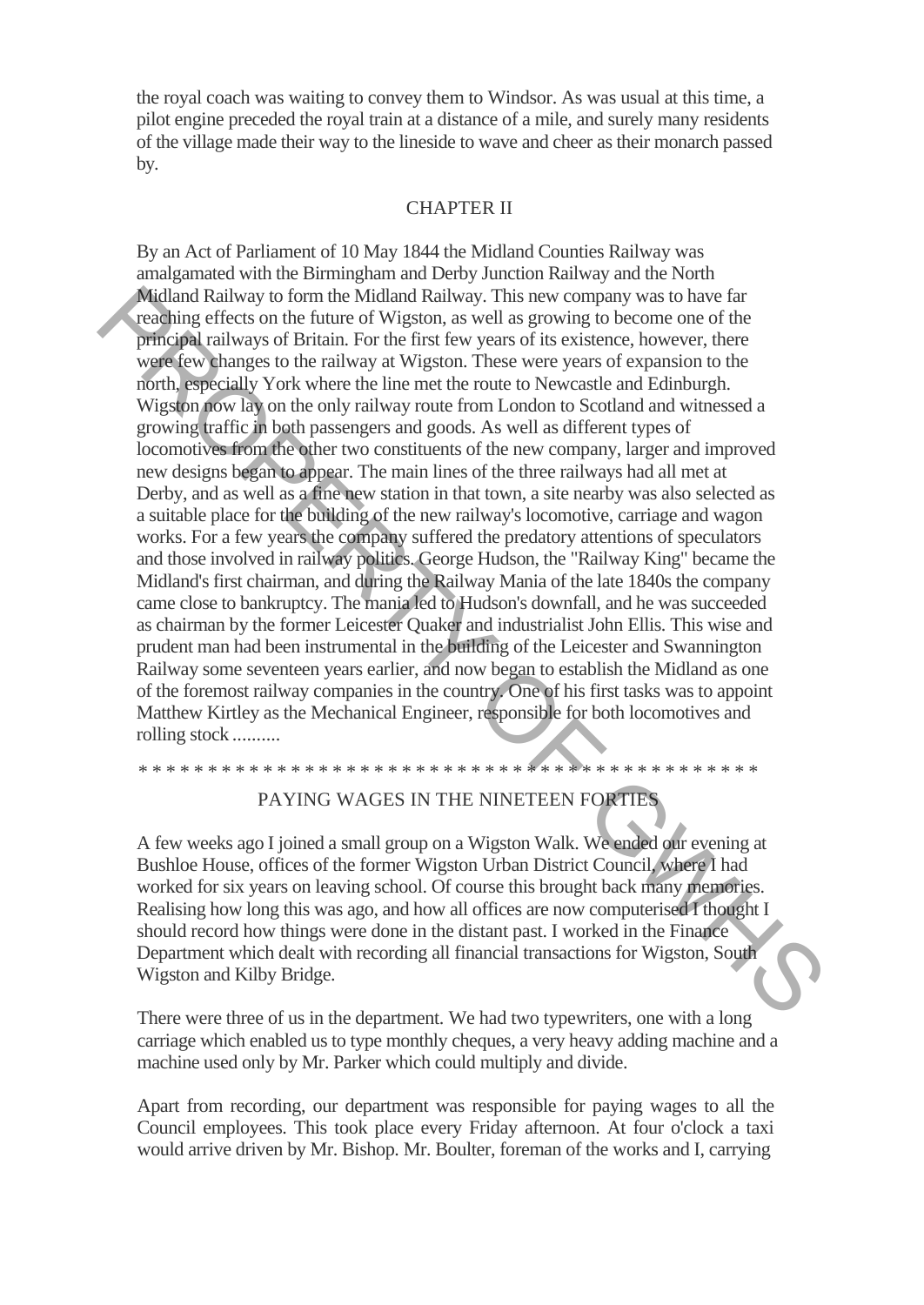a small suitcase containing the wage packets left to pay the workmen. We went to pay Mr. Dalby at the South Wigston Pumping Station. We paid the park keepers and their helpers at Blaby Road, The Memorial Park and Aylestone Lane Park. We paid Mr. Jones and other workmen at the Cemetery. Sometimes we paid the road maintenance men where they were working. We finished at about five o'clock at Newgate End to pay the refuse department under the watchful eye of the 'refuse cart' driver Mr. Bacon.

All wage packets were sealed but were designed with a window and slits so that the notes could be counted through the slits and the coins could be counted without the packet being opened. Details of how the amount had been made up were written on the envelope. The men knew exactly how much they should receive. A normal working week was 47 hours but different work was paid at different rates. Remember we were dealing with  $\pounds s$  d and often the rate would only vary by a halfpenny an hour.

I used to enjoy my jaunt on Fridays, I often received a buttonhole from the workmen and they were always very well mannered. If I had made a mistake, which was rare, they would come to the department on Saturday when we would sort it out.

.

During the time I paid wages, we paid the Fire Service at Eland's Garage, near the Royal Oak and the British Restaurant in Canal Street.

Paying wages began with the Time Sheet - a large sheet, larger than foolscap, usually white, filled in by the workmen, or blue if they were superannuated. This was divided into days so each day's work was recorded, e.g. B582 Tarspraying etc. On Thursday, these sheets were collected and the work recorded and checked by the Surveyor's Office (Mr. Stacey) and the Sanitary Inspector (Mr. Ashbridge), I have used the titles of that era. On Friday morning I received them, filling in the appropriate amounts in columns at the bottom of the sheets. The gross amount was entered. From this would be deducted firstly the Tax. For this the Inland Revenue provided us with booklets, one for each week, numbered so that we could deduct PA YE tax. There was a white card for each man on which was his code reference. Each week his Gross Pay was entered and a running total taken from which, consulting the booklet we were able to deduct the correct tax for the week. Then followed deductions for the National Health Stamp and the Unemployment Stamp and usually a voluntary amount for the Saturday Hospital Scheme which enabled the men, after an operation, to stay at a convalescent home free of charge. These particulars were entered on the wage packet. All this information was entered in the Wages Book - a very large ledger. I think there was room for about 60 names to each page. There were columns for each type of work and if there was not one then a new heading was made. These went across two pages and had to be filled in carefully. These columns had to add up to the total of the Gross Wages and Net Wages. It just had to balance, if it didn't then you worked on it till it did. Remember this was done either on the antiquated adding machine where a handle had to be pulled for each item or in my head. It also was in £ s d (little did I know that later, when I was at college, all this adding would result in me being far ahead of anyone in the Maths Specialist Group in adding up tests). decele being opened. Details of how the amount had been made up were written on<br>the average of the maximum and working week some all more than the system of the average of the maximum state. The mean know that the system o

At last the book balanced so I could make out the cheque for the amount required. This then had to be signed by Mr. Gunning, Chief Financial Officer, Clerk to the Council etc. I would count up the number often shilling notes I would require and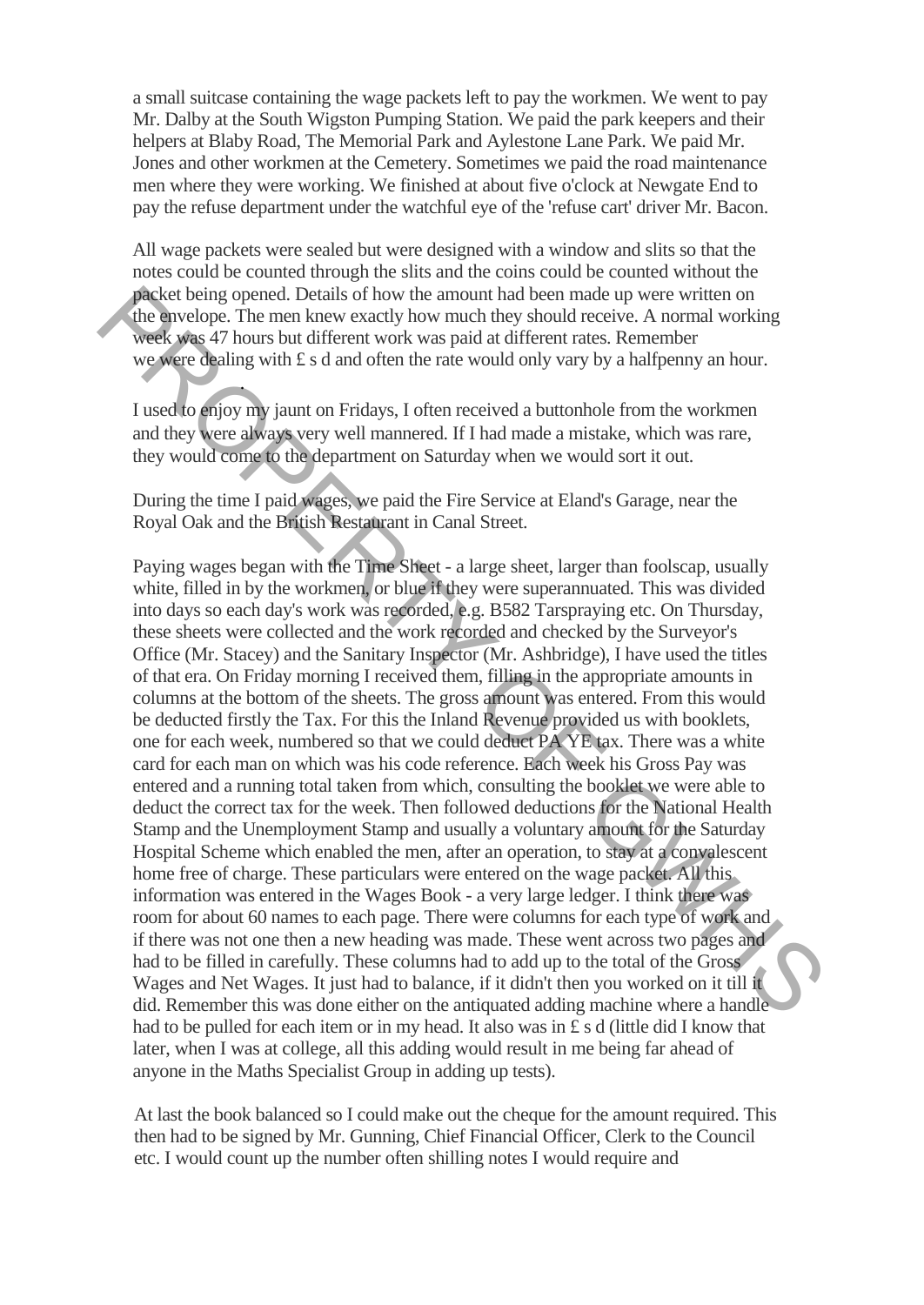then set off for the Midland Bank at the corner of Paddock Street. Often Mr. King, the rent collector would go with me. When we returned I had to count the money in case the bank had made a mistake. This did happen and the whole lot had to be returned and the bank had to do a quick audit. When the money agreed with the cheque I could make up the packets. Typing this out I have realised what a time consuming operation it was each week which today is all completed in a few minutes with a piece of software. After all this there were still some ledgers to post (post means enter). All work on the County roads had to be itemised in a separate ledger as the money was then claimed back from the County Council.

The workmens' Unemployment and Health Cards were kept in the department and they had to be stamped with stamps fetched from the Post Office. This was done each week because if a workman wanted to leave or was fired he had to take them along with his income tax P45 to his next employment.

I always feel I was lucky to have the office experience I received in that department. There was so much variety and I was able to learn so much which has been helpful in later years. We even printed all the Rate Demands and had the horrible job of putting them in their envelopes before posting at the G.P.O.

Whilst reading this you probably wondered why I needed a taxi to pay the wages. At the time there were only two cars at the office, one belonged to Mr. Stacey and the other to Mr. Ashbridge, everyone else used the bus, cycled or walked. Mr. Boulter (Arnold) accompanied me as he had to sign the Wages Book on our return to prove that I had handed over the money.

I found my visit to my old work place very interesting as we were allowed to go to the first floor where I had actually worked. It is a sign of the times that the security doors are now necessary so freedom of access is restricted.

Stella Tweed.

Entering this article for the bulletin brought back many memories for me too. I used to work at the Midland Bank in Paddock Street and remember cashing the Council's wages cheque many times. Mr. Gunning came occasionally, but it was usually Mr. Rixon. This would be after Stella had left for college and a change of career. Otherwise we would not have had to wait for our interest in history to bring us together so many years later. The workmens' Uncmployment and Health Cards were kept in the department and<br>they just to be stamped with stamps fetched from the Post Office. This was done each<br>week because if a workman wanted to leave or was fired he had

This account also made me think how much more monotonous clerical work is these days. Wages clerks these days do not visit the bank, Post Office and round and about paying staff these days. They would be desk bound all day inputting data into their computers and making electronic transfers. I doubt if they have even met most of their non-office colleagues.

Tricia Berry.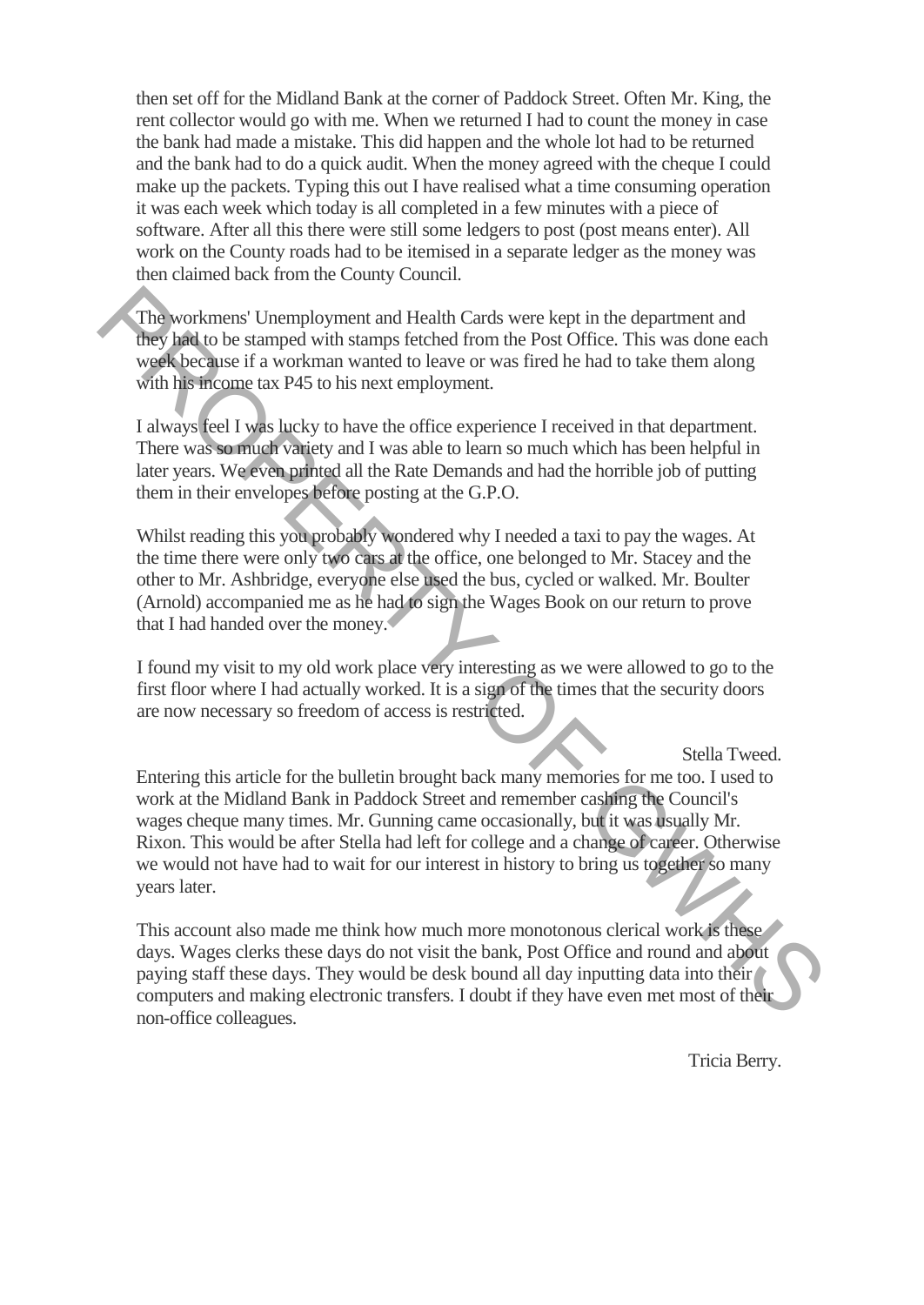## **THE ANCIENT ROAD TO WELFORD**

At the March meeting, Peter Clowes gave us a most entaining slide talk about the Welford Road, a turnpike road established in 1764 to speed up coach travel between Leicester and Northampton. The local Turnpike Trust's responsibility for the road ceased at Welford, just over the Northamptonshire border, hence the name.

We all chipped in with information and questions and enjoyed some very colourful anecdotes from Peter. I mentioned that there had been an ancient road long before the turnpike, and afterwards Colin asked me if I could get any details about it. Se here goes.

There are two questions to ask: how do we know there was an old road, and which route did it take? In the absence of early maps (and none showed roads even later on), we have to look at other evidence. Professor Hoskins writes about 'the pre-historic road', now the Welford road, and he would be thinking of evidence such as two neolithic axe heads found on Tythorn Hill and a Bronze Age urn found when the Wigston Harcourt Estate was being built. Our ancient ancestors evidently came this way.

Once the Romans left Britain, Anglo-Saxon invaders landed in the late 5th Century on the shores of the Wash and followed the river Welland into the Midlands (as well as other rivers leading elsewhere). They made their way over the watershed into the Soar valley, beating footpaths to the Roman town of Leicester. Many routes would be used at first, but the one most used would be on well-drained ground above valley swamps. Where there was a good water supply, settlements were founded, as at Wigston. Much later, it is likely that the Danes used the same routes as the Anglo-Saxons, and settled again in Wigston and in Kilby, Shearsby and Arnesby. decolores from Peer. I mentioned that there had been an ancient road long before the<br>
mapplice, and afterwards Colin asked me if I could get any details about it. Se here<br>
receives two questions to ask: how do we know the

After the Norman Conquest, routes from Leicester were extended beyond Northampton to London, but for some time the route via Welford was more important than that through Market Harborough. There are records that in 1307 Edward II lodged on his way north at Guilsborough, just off the old A50 north of Northampton. Queen Isabella similarly lodged at Sulby Abbey near Welford. One of our earliest maps, John Speed's in 1610, marks the Welford road as the "London Waye'. So does the 1645 plan of the Operations against the Town of Leicester during the Siege, in the Civil War.

There is evidence, then for an ancient road between Leicester and Welford. It would not be a road in any sense that we understand it, but a series of local tracks linking hilltop settlements. So where did it go? *r*

John Speed in 1610 'performed', as he put it, the first printed plan of the town of Leicester, and it shows High Cross Street running from North Gate to the South Gate, where the Welford road goes off the bottom of the map, using present-day Oxford Street as its route. Today, of course, Welford Road starts from Welford Place further east, and meets the old road somewhere between the Infirmary and the Prison.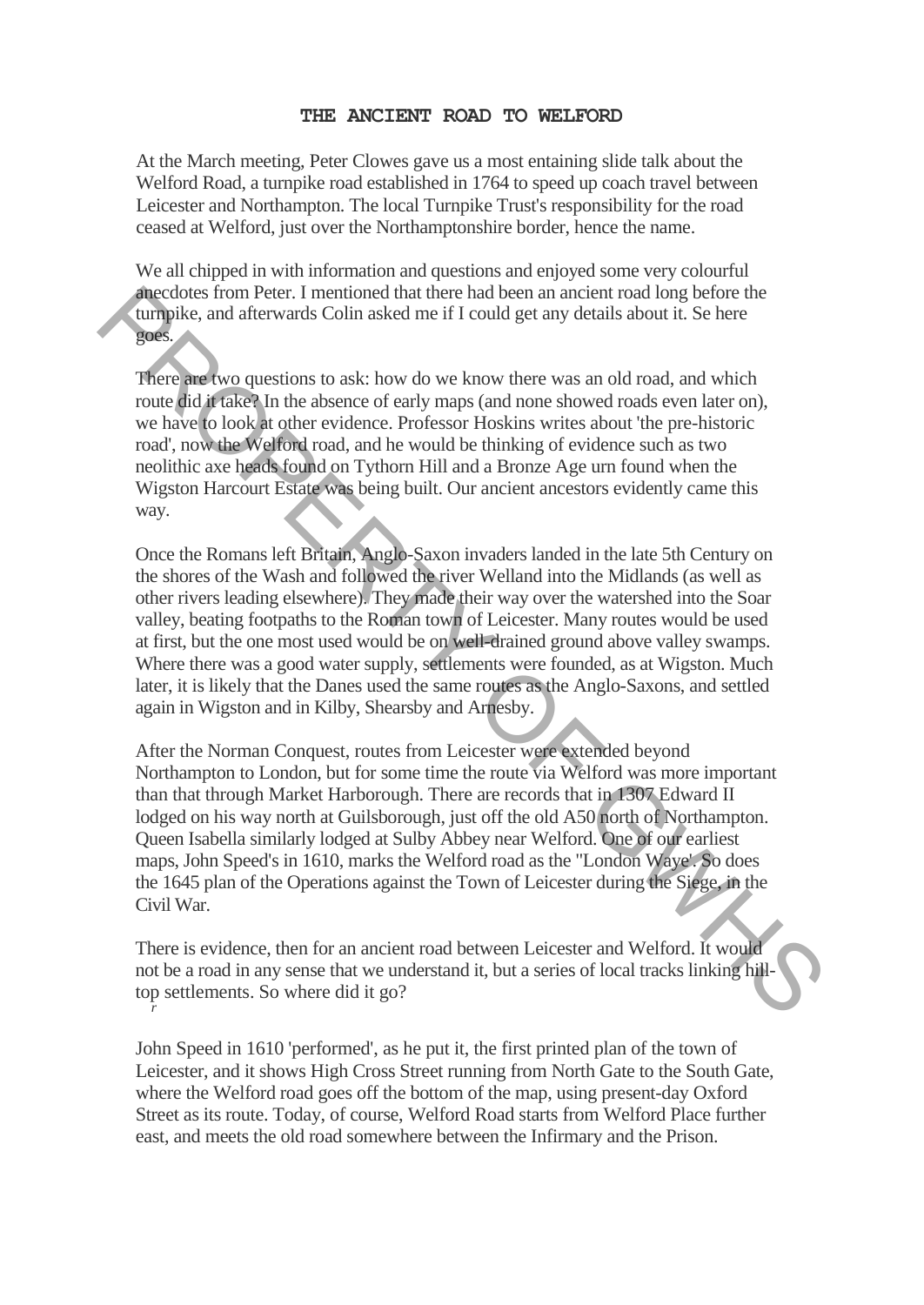Street jitty, the Lanes, School, Welford Road (Stanbrig)?Then began the climb up Knighton Hill to where Victoria Park Road now takes off. Here, according to Philip Thornton, a modern local historian, the ancient road followed the line of Lome

**But Report Constant kfeld k if**  $\frac{1}{2}$ *Soutoy M Gtryp jjjianr Mnuj6je* and a the strengthening of the old road to London via Welford did not last. By the time it was the line of the much strengthening with the strengthening of the old road cosed Knighton Sphere with the strengthening of the c

Road up to Knighton village. There, men, wagons and beasts all had to wade through the Washbrook ford near St. Mary's church. We have to remember that ancient roads aimed to connect villages, not by-pass them, as the turnpike road did. Church lane was formerly called Wigston Way.

Between Knighton and Wigston, the old road crossed Knighton Fields, probably near Knighton Spinney, and Wigston Fields. How it got through Wigston in the times before the Danish settlers had built the hollow square shape of the ring fenced village is not known. So here is a bit of speculation. Could the ancient way have followed a line represented by North Street, Junction Road, Bell Horsewell Lane, the track that runs alongside Thythorn Primary and so to the crossing of the River Sence, later a stone bridge

South of Kilby Bridge, there is a good network of paths to Kilby, Arnesby and Shearsby, then on to Knaptoft, Husbands Bosworth and Welford. I have walked them all and can vouch for them as being possibilities as our ancient route. The turnpike route between Husbands Bosworth and Welford is so direct that it is possible it follows the line of the much older track.

The supremacy of the old road to London via Welford did not last. By the time it was turnpiked in 1764, the road to London via Harborough, turnpiked in 1726, was the more important. The narrow town gates would no longer allow the bigger coaches to get through them, but the new Harborough turnpike allowed coaches to pull up at the town without going through the gates and narrow streets. New coaching inns

John Speed's map, 1610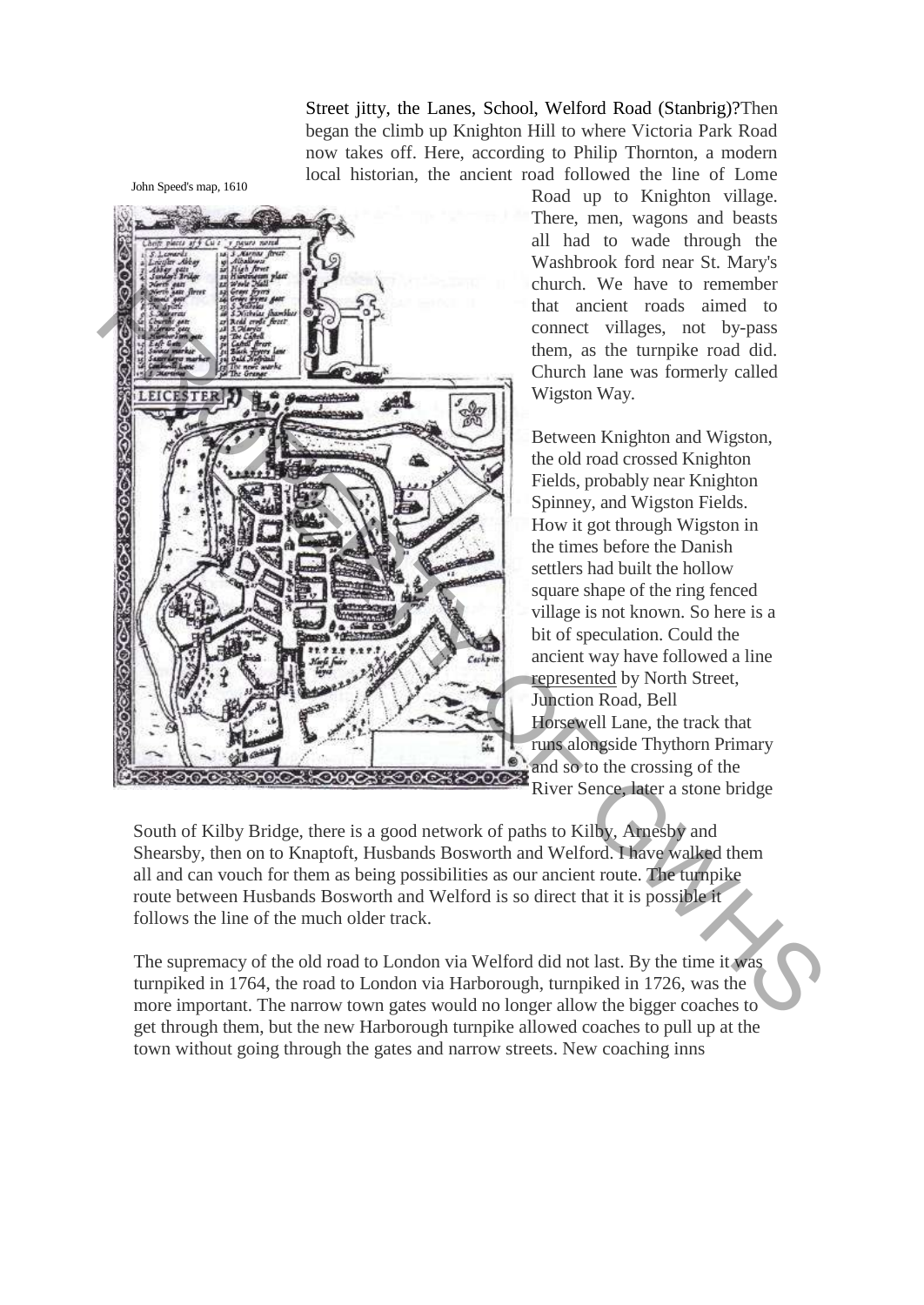developed along Gallowtree Gate and Granby Street and the old centre of the town at High Cross was pulled across towards the East Gate where the Clock Tower is. In 1774 the gates were taken down and Leicester was free to expand in the coming age of canals and railways.

The Welford Road, however, based on a prehistoric invasion route, is still one of the quietest and most scenic roads to the south. Long may it be so, for it is Wigston's road.

Edna Taylor

|                             | Sources: Victoria County History of Leics, Vol. 3, Antique Maps of Leics by R.K.                                                                                                                                     |
|-----------------------------|----------------------------------------------------------------------------------------------------------------------------------------------------------------------------------------------------------------------|
|                             | Baurn, The Road to Welford by Philip Thornton.                                                                                                                                                                       |
|                             |                                                                                                                                                                                                                      |
|                             | The following list of villages along the Welford Road with notes was very kindly<br>supplied by Elizabeth Ward. It complements the above article by Edna.                                                            |
| Welford                     | Wellesford in 1086 Domesday Book - village. Ford by the spring or over<br>the stream. Old English Wella + ford. In Domesday - brick built manor<br>house. Alfred (under tenant) held it from Geoffrey de la Guorche. |
| Arnesby                     | Erendesberie or Erendesbi in D.B. Farmstead or village of man larund<br>or Erendi. Old Scandinavian name + by. Birthplace of Robert Hall<br>$(1764 - 1811)$                                                          |
| Shearsby                    | Svevesbi in D.B. Possibly farmstead or village of Swaef or Skeifr. O.E.<br>or O. Scand. + by. Quentin's wife, Norman + Howard held it from king.                                                                     |
| Knaptoft                    | Cnapetof: King's land in D.B. Depopulated by 17th century change<br>from arable to sheep. Hall farm, moated site of earlier hall, fishponds.                                                                         |
| Husbands<br><b>Bosworth</b> | Baresworde in D.B. Probably enclosure of man called Bar. O.E. name<br>+ worth. 'Husbands' probably means "of farmers or husbandmen". Mill.                                                                           |
| Kilby                       | Cilebi in D.B. Farmstead or village of the young men. O.E. Cild $+$ O.<br>Scand. by. Mill, hamlet, medieval manor house.                                                                                             |
| Laughton                    | Lachestone in D.B. Usually "leek or garlic enclosure, herb garden". O.E.<br>Leac-tun.                                                                                                                                |
| Mowsley                     | Muselai in D.B. Wood or clearing infested with mice. O.E. Mus +<br>leah.                                                                                                                                             |
|                             |                                                                                                                                                                                                                      |

Sources: *Oxford Dictionary of English Place Names* by A.D. Milk (1991), *Domesday Book - England's Heritage Then & Now* by T. Hinds (1985).